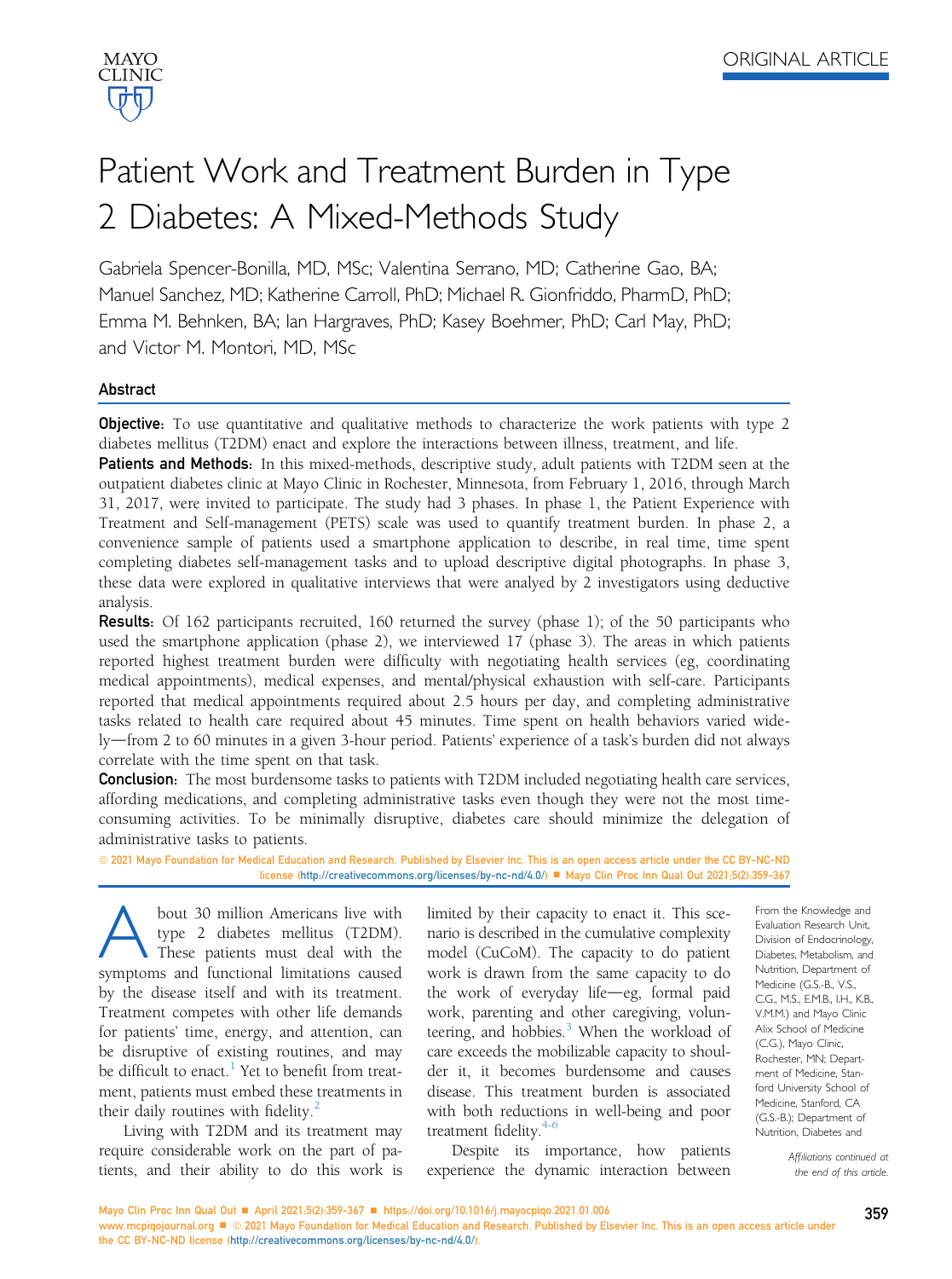treatment workload and capacity remains poorly understood.<sup>7</sup> Some patients with seemingly limited capacity appear to handle patient work with ease, whereas asymptomatic and well-resourced patients facing a lighter workload struggle. A better understanding of patient work can help make health care services and treatments less disruptive and mitigate the suffering caused by the cumulative burden of treatment.

In this study, we describe the experience of living with T2DM and identify areas of high treatment burden. Using real-time data collection through a smartphone, we captured the time patients spent on health-related activities and photographs participants chose to take and share with us. We explored both data and photographs with participants during in-depth interviews designed to understand patient work and the sources of capacity from which patients drew to enact this work and minimize the disruption to their lives.

# PATIENTS AND METHODS

# Study Design

This study had 3 phases. Phase 1 assessed the burden of treatment in patients with T2DM (paper survey). All phase 1 participants were invited to participate in phase 2, in which patients used a smartphone application to record estimates of the time they spent on diabetes management and to take photographs of that work. During phase 3, we conducted indepth interviews with a convenience sample of participants from phase 2.

# Participants and Setting

Adult patients  $(\geq 18$  years old) with T2DM visiting the diabetes clinic at Mayo Clinic in Rochester, Minnesota, were identified from clinic calendars and recruited from February 1, 2016, through March 31, 2017. Potential participants were approached while waiting for their medical appointment in an examination room or after their medical appointment. Study procedures took place in a designated unoccupied clinic room.

**Phase 1.** Enrolled participants reported demographic characteristics and completed the Medical Outcomes Study self-rated health item<sup>8</sup> and the Patient Experience with Treatment and

Self-management (PETS) questionnaire.<sup>6,[9](#page-8-3)</sup> The self-rated health item asks participants to rate their health as "excellent," "very good," "good," "fair," or "poor." Worse self-rated health has been associated with higher mortality.<sup>[10](#page-8-4)</sup> The PETS scale has 9 subscales assessing treatment burden in the domains of (1) health care expenses, (2) health care services, (3) interpersonal challenges, (4) medications, (5) medical information, (6) medical appointments, (7) medical/ physical toll/exhaustion, (8) monitoring health, and (9) role and social activities. Variables extracted from the electronic medical record included comorbidities (to estimate the Charlson comorbidity index score), $\frac{11}{11}$  $\frac{11}{11}$  $\frac{11}{11}$  number of medications, diabetes treatment regimen, race and ethnicity, and most recent hemoglobin  $A_{1c}$  $(HbA_{1c})$  level.

**Phase 2.** During a 1-week period, participants used the smartphone application Metricwire to answer questions in real time about how much time they allocated to managing diabetes and to take and upload photo-graphs.<sup>[12](#page-8-6)</sup> Participants received help downloading the application, written instructions, and a contact number.

The questions addressed care recommenda-tions from the American Diabetes Association,<sup>[13](#page-8-7)</sup> with input from members of our diabetes patient advisory group. This group also piloted and provided feedback on the smartphone application interface (Supplemental Figure 1, available online at [http://mcpiqojournal.org\)](http://mcpiqojournal.org), including the implementation of a user-selected schedule for receiving survey prompts (rather than receiving the prompts at random times) to improve study acceptability. Participants received 10 prompts within a 1-week period that asked about the time spent self-managing diabetes. At the end of day 1 (the day of their medical appointment and recruitment), participants were queried about time spent at health care appointments. On 3 days in the same week, twice per day, patients were asked about time spent on health behaviors in the 3 hours before receiving the prompt; these health behaviors included taking and managing medications, monitoring their health (eg, checking blood sugar level and feet), and enacting physical activity and other health behaviors (eg, exercising, cooking diabetes-friendly meals). End-of-day prompts on those 3 days asked about health behaviors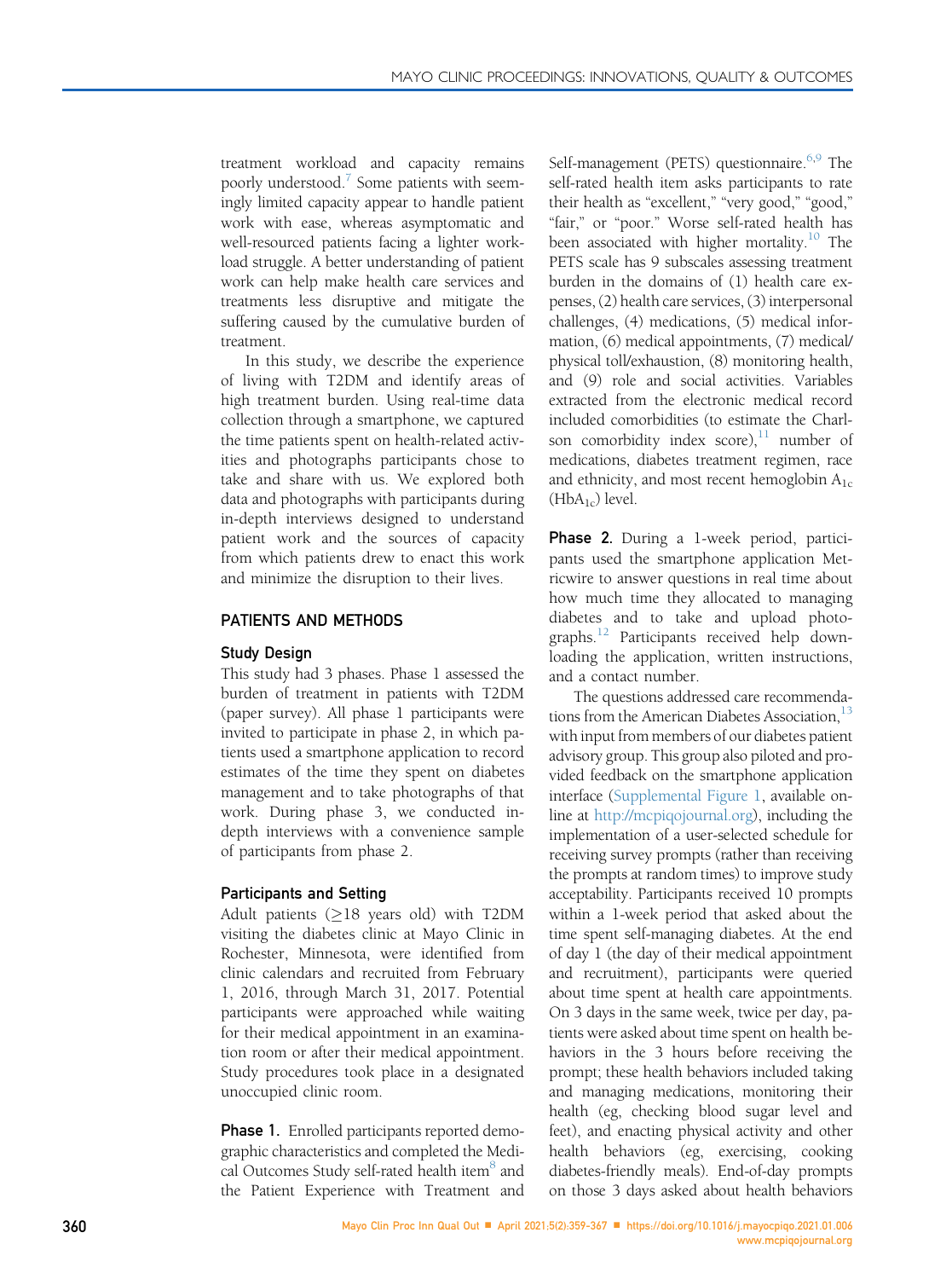in the previous 3 hours and asked about time spent on administrative tasks at any time during the day: dealing with insurance and pharmacy, filling prescriptions, obtaining medical supplies, communicating with a health care professional, or scheduling health care appointments. Participants selected the morning, afternoon, and evening prompt times from a set of 3 schedules. Participants were informed that surveys would be open for completion within 60 minutes of the scheduled prompt times. This approach was used to minimize hoarding and backfilling, a common problem in diary data collection. $<sup>1</sup>$ </sup> Supplemental Table 1 (available online at [http://mcpiqojournal.org\)](http://mcpiqojournal.org) provides an example of the smartphone application prompt schedule.

Participants were also asked to take and upload 5 or more photographs during the week of the study. Via the smartphone application, participants could engage in reflexive photography, taking multiple photographs before uploading and sharing with study staff. This feature enabled participants to control topics discussed with regard to their illness experience. $15,16$  $15,16$  $15,16$  They were asked to take pictures that could illustrate "how they manage diabetes in their day-to-day life," a prompt adapted from Rich et al.<sup>[17](#page-8-11)</sup>

**Phase 3.** All participants from phase 2 were invited to complete in-depth interviews, usually on a day when they had a scheduled follow-up appointment. To minimize patients' preferences for giving reports that would be favorably perceived by the diabetes care team, the interviewer (G.S.-B.) explicitly stated that she was not part of that team. Interviews were performed in the clinic (eg, in a private office) or over the phone.

Given the paucity of knowledge about treatment burden and the disruption it can cause for patients with T2DM, both of which are issues fundamentally rooted in each person's experience, we deemed data-prompted interviewing as appropriate to explore the meaning and discuss implications of the data collected with participants.<sup>18</sup> Supplemental Table 2 (available online at <http://mcpiqojournal.org>) provides the interview guide used to inform the qualitative interviews. The quantitative data (PETS scale response and time-use responses) and uploaded photographs were used to elicit interview topics, jog a participant's memory when answering

open-ended questions, or prompt questions the investigators may not have thought to ask.<sup>[18](#page-8-12),[19](#page-8-13)</sup>

#### Statistical Analyses

We performed a mixed-methods study with a sequential explanatory design. Statistical analyses were conducted using JMP Pro, version 10.0.0 (SAS Institute). We dichotomized the sample by the patient's level of glycemic control (HbA<sub>1c</sub> <8% vs  $\geq$ 8%).<sup>[20](#page-8-14)</sup> We prorated the scores of PETS subscales in which at least 50% of items were available.<sup>[6](#page-8-2)</sup> Each scale score was then transformed to a 0 to 100 scale. We performed exploratory analyses comparing mean PETS subscales scores across glycemic control groups using a 2-sided Student  $t$  test with  $\alpha$  level set at .05.

We recruited participants to meet a phase 2 goal of 50 patients to account for a previously described smartphone application survey completion rate of 50% at 3 days.<sup>[21](#page-8-15)</sup> This method provided enough participants to apply the central limit theorem to descriptive statistics. Qualitative data, elicited from the quantitative results and photographs, were used to add depth to the quantitative findings; they helped explain the aspects of health care that patients found most burdensome as well as positive aspects of diabetes self-management. Coders (C.G., G.S.-B., V.S.) used deductive analyses to classify participant statements into the 9 PETS domains. A codebook with calibrated examples was generated using 2 interviews. New codes were generated when data were not able to be coded in the 9 PETS domains and were discussed by the coders.

#### RESULTS

## Patient Characteristics and Treatment Burden

Of 184 eligible patients invited, 162 agreed to participate in our study and 160 returned the survey (phase 1), 116 of whom had smartphones. Of these 116, 50 agreed to enroll in the smartphone portion of the study, and 45 provided data through the application (Supplemental Figure 2, available online at <http://mcpiqojournal.org>). The [Table](#page-3-0) describes the characteristics of the 162 patients who agreed to participate in phase 1. Participants were similar across glycemic control categories except that fewer patients with  $HbA_{1c}$  levels of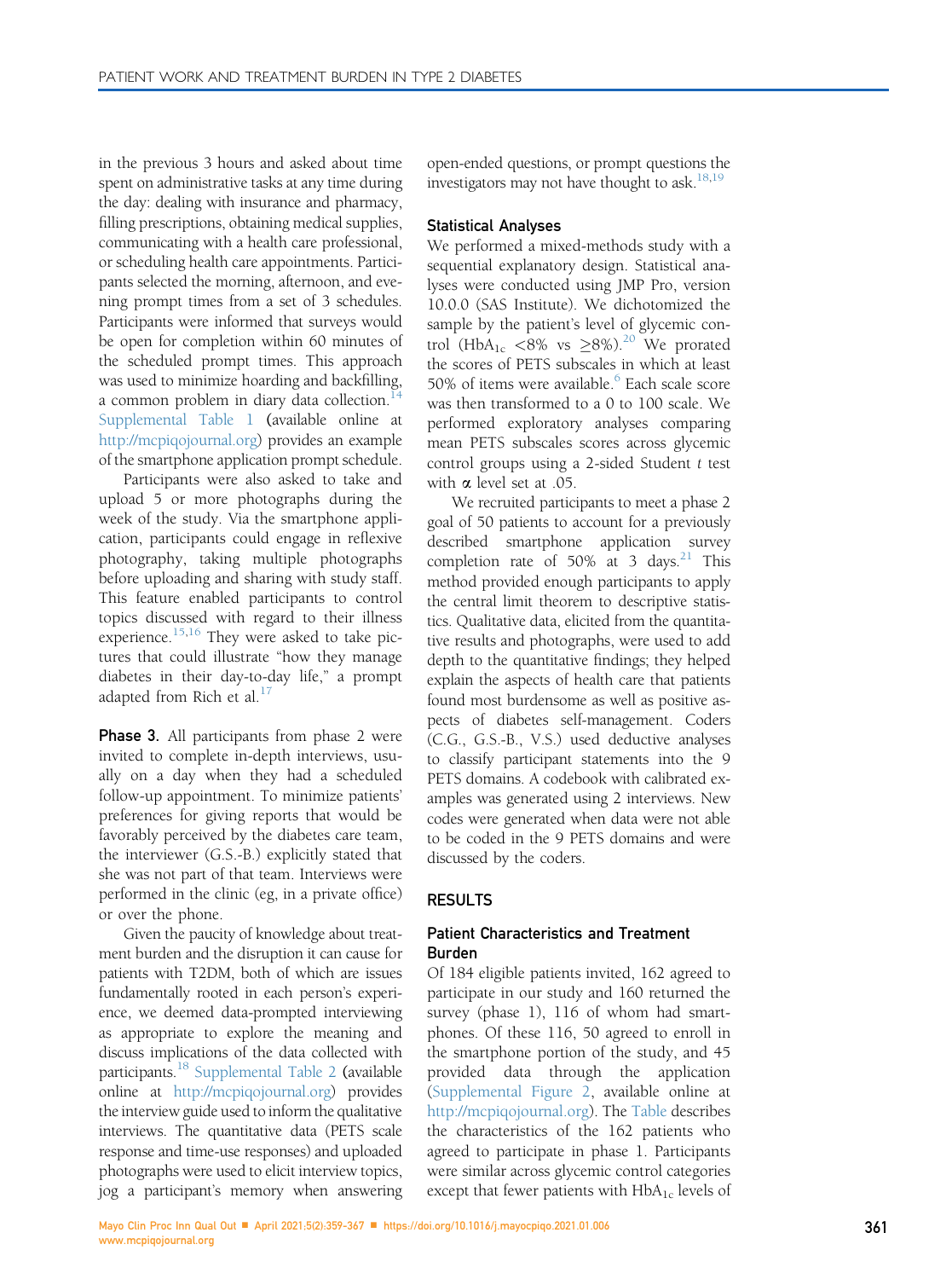<span id="page-3-0"></span>

| TABLE. Characteristics of the 162 Study Participants <sup>a,b</sup>                                                                                                                                  |                                                                        |                                                                     |
|------------------------------------------------------------------------------------------------------------------------------------------------------------------------------------------------------|------------------------------------------------------------------------|---------------------------------------------------------------------|
| Variable                                                                                                                                                                                             | $HbA_{1c}$ <8% (n=95)                                                  | HbA <sub>1c</sub> $\geq$ 8% (n=67)                                  |
| Age $(y)$                                                                                                                                                                                            | $62(56-71)$                                                            | 65 (54-70)                                                          |
| Women                                                                                                                                                                                                | 36(38)                                                                 | 25(37)                                                              |
| Diabetes duration (y)                                                                                                                                                                                | $9(3-16)$                                                              | $12.5(6-20.75)$                                                     |
| $HbA_{1c}$                                                                                                                                                                                           | 6.8% (6.2%-7.3%)                                                       | 9.5% (8.4%-10.6%)                                                   |
| No. of medications                                                                                                                                                                                   | $12(8-16)$                                                             | $11(7-5.25)$                                                        |
| Prescribed insulin                                                                                                                                                                                   | 37 (39)                                                                | 48 (72)                                                             |
| Charlson comorbidity index score                                                                                                                                                                     | $5(4-7)$                                                               | $5(4-6)$                                                            |
| Race and ethnicity<br>Asian<br><b>Black</b><br>Native American<br>Other/unknown<br>White, Latino/a<br>White, non-Latino/a                                                                            | $\mathbf 0$<br>$\vert$ (l)<br>$\vert$ (l)<br>6(6)<br>3(3)<br>84 (87)   | 1(1.5)<br>3(5)<br>0<br>7(11)<br>1(1.5)<br>55 (82)                   |
| Marital status<br>Divorced<br>Married<br>Member of unmarried couple<br>Never been married<br>Widowed                                                                                                 | 6/93(6)<br>71/93 (76)<br>4/93(4)<br>6/93(6)<br>6/93(6)                 | 5/66(8)<br>48/66 (73)<br>2/66(3)<br>$7/66$ (11)<br>4/66(6)          |
| Employment status<br>Homemaker<br>Employed<br>Out of work<br>Student<br>Unable to work<br>Retired                                                                                                    | 2(2)<br>51(55)<br>3(3)<br>0<br>7(8)<br>30(32)                          | 3(5)<br>29 (44)<br>1(1.5)<br>2(3)<br>7(11)<br>24 (36)               |
| Annual household income<br>$<$ \$20,000<br>\$20,000-\$34,999<br>\$35,000-\$49,999<br>\$50,000-\$74,999<br>\$75,000-\$99,999<br>\$100,000-\$149,999<br>\$150,000-\$199,999<br>$>\frac{5200,000}{500}$ | 5(6)<br>9(10)<br>5(6)<br>13(15)<br>10(11)<br>20(23)<br>9(10)<br>17(19) | 4(7)<br>11(19)<br>7(12)<br>11(19)<br>5(9)<br>10(17)<br>5(9)<br>5(9) |
| Self-rated health<br>Excellent<br>Very good<br>Good<br>Fair<br>Poor                                                                                                                                  | 4(4)<br>24 (26)<br>34 (37)<br>23(25)<br>8(9)                           | 3(5)<br>15(23)<br>27(41)<br>15(23)<br>6(9)                          |

<span id="page-3-1"></span><sup>a</sup>HbA<sub>1c</sub>, hemoglobin A<sub>1c</sub>; IQR, interquartile range.

<span id="page-3-2"></span><sup>b</sup>Data are presented as No. (percentage) of participants or median (IQR).

less than 8% were receiving insulin therapy (39% [37 of 95] vs 72% [48 of 67]). Supplemental Table 3 (available online at [http://mcpiqojournal.org\)](http://mcpiqojournal.org) describes the characteristics of the participants enrolled in phase

2. There were no important differences between the characteristics of the whole cohort and the patients who participated in phase 2.

Patients reported the highest treatment burden in the domains of medical expenses,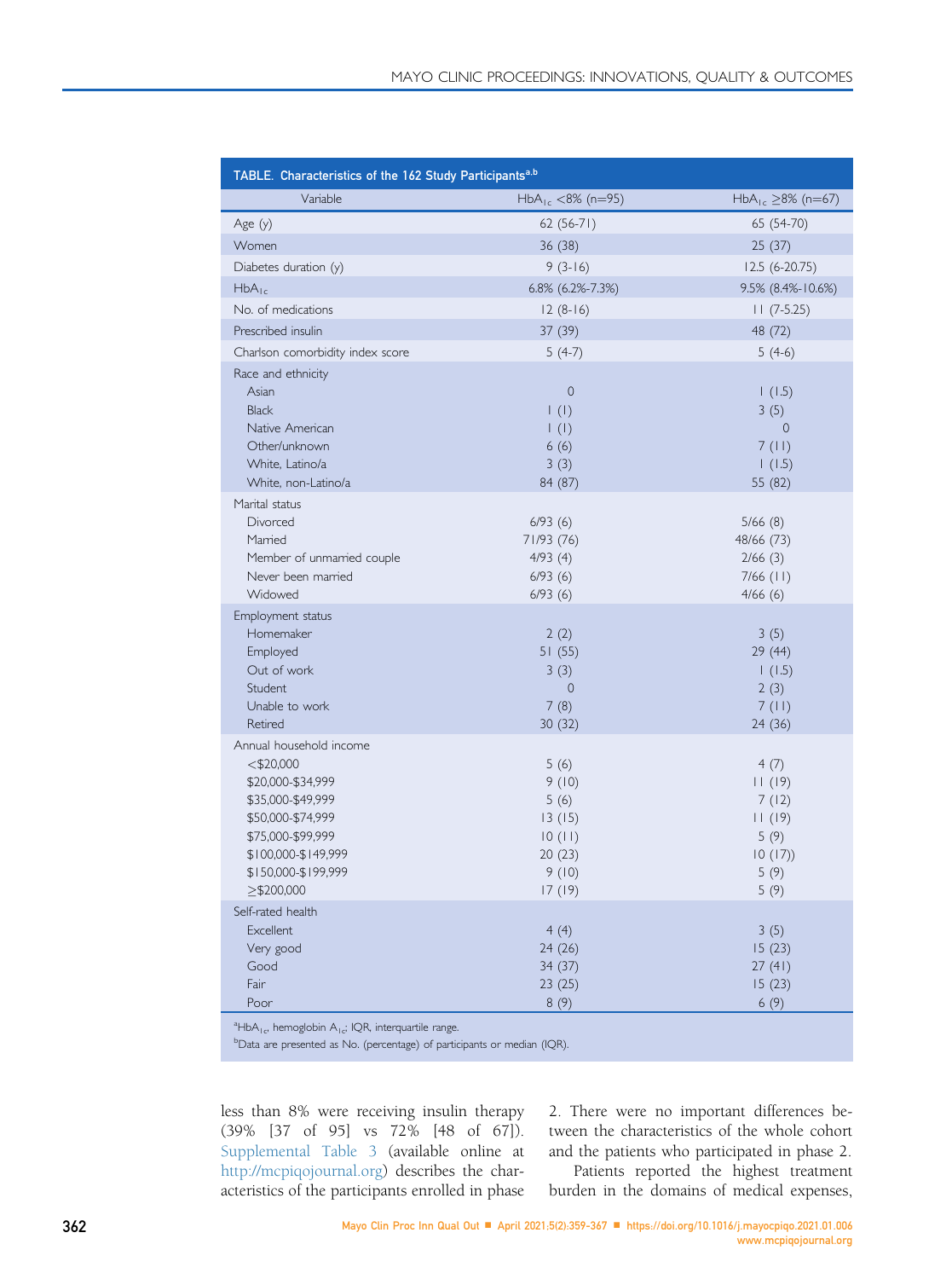<span id="page-4-0"></span>

difficulty with health services, and physical and mental exhaustion related to self-care ([Figure](#page-4-0)) ( $n=162$ ). We found no differences in PETS scores between glycemic control groups, except in the "monitoring health" domain, which was 11 points more burdensome for patients with higher  $HbA_{1c}$  levels  $(P = .001)$ .

Phase 1 participants reported visiting their "diabetes doctor" a median of twice per year  $(n=160)$ . Phase 2 participants reported spending a median of 2.5 hours per visit traveling, waiting, and participating in a medical appointment ( $n=50$ ). When patients reported completing administrative tasks such as dealing with insurance and pharmacy, filling prescriptions, and obtaining medical supplies, these tasks took a median of  $45$  minutes ( $n=50$ ). In a 3-hour period, participants reported spending 2 to 60 minutes on health behaviors: a median of 9 minutes dealing with medications, 5 minutes monitoring their health, and 30 minutes on other health activities (eg, exercising, shopping for diabetes-friendly foods)  $(n=160)$ .

#### In-depth Interviews

Seventeen patients participated in the in-depth interviews exploring how participants construct self-care activities as burdensome.

Medical Expenses. Participants reporting high treatment burden due to medical expenses described ways in which they had to adjust their self-care to be able to enact their physician's recommendations. One participant described the transition to living with a diabetes management regimen and how it required physical space and financial resources that must be intentionally allocated to diabetes care (Supplemental Figure 3, Supplemental Table 4 [part A], available online at [http://](http://mcpiqojournal.org) [mcpiqojournal.org\)](http://mcpiqojournal.org). Notably, participants in this study seldom mentioned foregoing diabetes self-care activities altogether because of their cost. Instead, participants deliberately modified self-care independent of physician input to comply with their financial realities. For one patient, this meant rationing and reusing diabetes monitoring supplies (Supplemental Table 4 [part B]).

Patients negotiated the boundaries of conventional medical recommendations and innovated outside them to afford their medications and supplies. For a patient, the work of affording diabetes management medications meant searching across formal and informal sources for affordable insulin, daring encounters with strangers to obtain these essential medicines, and prioritizing glycemic control over pain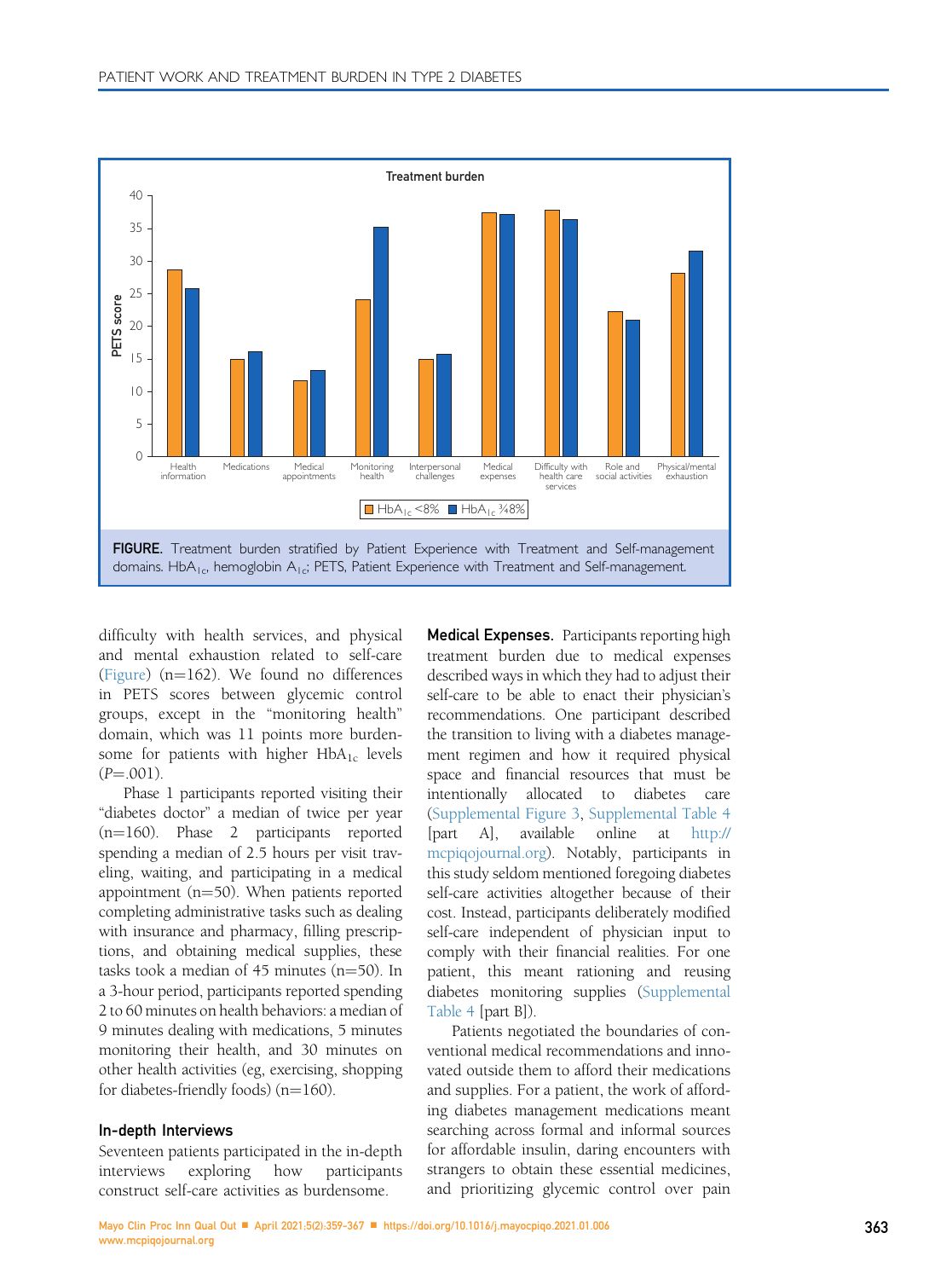management (Supplemental Table 4 [part C]). This patient endorsed that her cost savings allowed her to provide for her family. When her adult children discovered her strategy, however, it created substantial tension in their interpersonal relationships.

Difficulty With Health Services. Participants described burden from health services in situations that required frequent interaction with health care staff, especially when visits could have been consolidated. For one patient, lack of consolidation represented a nuisance (Supplemental Table 4 [part D]). For another patient, who was recently hospitalized and was experiencing substantial burden of illness, health care fragmentation hindered her ability to coordinate her own care. This patient later described how her inability to enact the physician's instructions to schedule an urgent medical procedure created tension in the patientphysician relationship (Supplemental Table 4 [part E]).

Mental Exhaustion Related to Self-care. Many Patients Described Exhaustion Indirectly. A patient living with multiple chronic conditions reflected on the mental toll of dealing with intensive treatment regimens (Supplemental Figure 4 [available online at <http://mcpiqojournal.org>], Supplemental Table 4 [part F]). She described the work of health care and its effect on her mental well-being as private, something she actively minimizes and does not mention even to her clinicians.

New Theme: Activities That Boost Capacity. Although lifestyle changes (diet and exercise) are not part of the PETS survey, these activities often appeared in patients' uploaded photographs. Patients, even those who asserted that they were not enacting lifestyle changes, discussed these activities positively, never as burdensome. Patients often described finding pleasure and meaning in adopting healthy habits such as spending time with pets, restarting old hobbies, or taking up new activities such as swimming or gardening (Supplemental Figure 5 [available online at [http://](http://mcpiqojournal.org) [mcpiqojournal.org\]](http://mcpiqojournal.org), Supplemental Table 4 [part G]).

# **DISCUSSION**

## Summary of Findings

In this sample of patients with T2DM receiving specialty care, we found that the areas of highest treatment burden were difficulty negotiating access to health care services, affording medical expenses, mental and physical exhaustion from self-care, and-particularly for patients with  $HbA_{1c}$  levels of 8% or higher, many of whom used insulin-monitoring their health. Administrative tasks and attending medical appointments were the most time-consuming activities, requiring a median of 45 minutes and 2.5 hours, respectively, on days when they were performed. Although the infrequent activities that required greatest time investments-administrative tasks and medical appointments-were also the most burdensome, time alone does not appear to fully explain their contribution to treatment burden. For instance, in qualitative interviews, patients did not describe lifestyle changes requiring greater time investments every day as burdensome. Activities with high administrative complexity may be burdensome in part because they allow for minimal discretion in the ways patients allocate time and energy. Also, our findings placing administrative chores and healthy lifestyle activities at opposite ends of the burden spectrum suggest that tasks patients value more may be perceived as less burdensome.

Also consistent with the CuCoM, we found that patients with poor glycemic control and more likely to be using insulin, ie, sicker patients with less capacity and facing more work, were more likely to feel burdened by self-monitoring tasks. Similarly, our qualitative data provided examples of treatment burden interactions with scarcity and illness burden-both factors that in the CuCoM reduce patient capacity. Although health care activities such as affording and coordinating health care can be a nuisance to a relatively healthier patient, for a sicker one these activities become impracticable or demand precarious trade-offs. Connections between the different domains of treatment burden arose in interviews; financial and health care coordination challenges could lead to interpersonal conflict with family members or health care personnel. Negotiating through and working to resolve these conflicts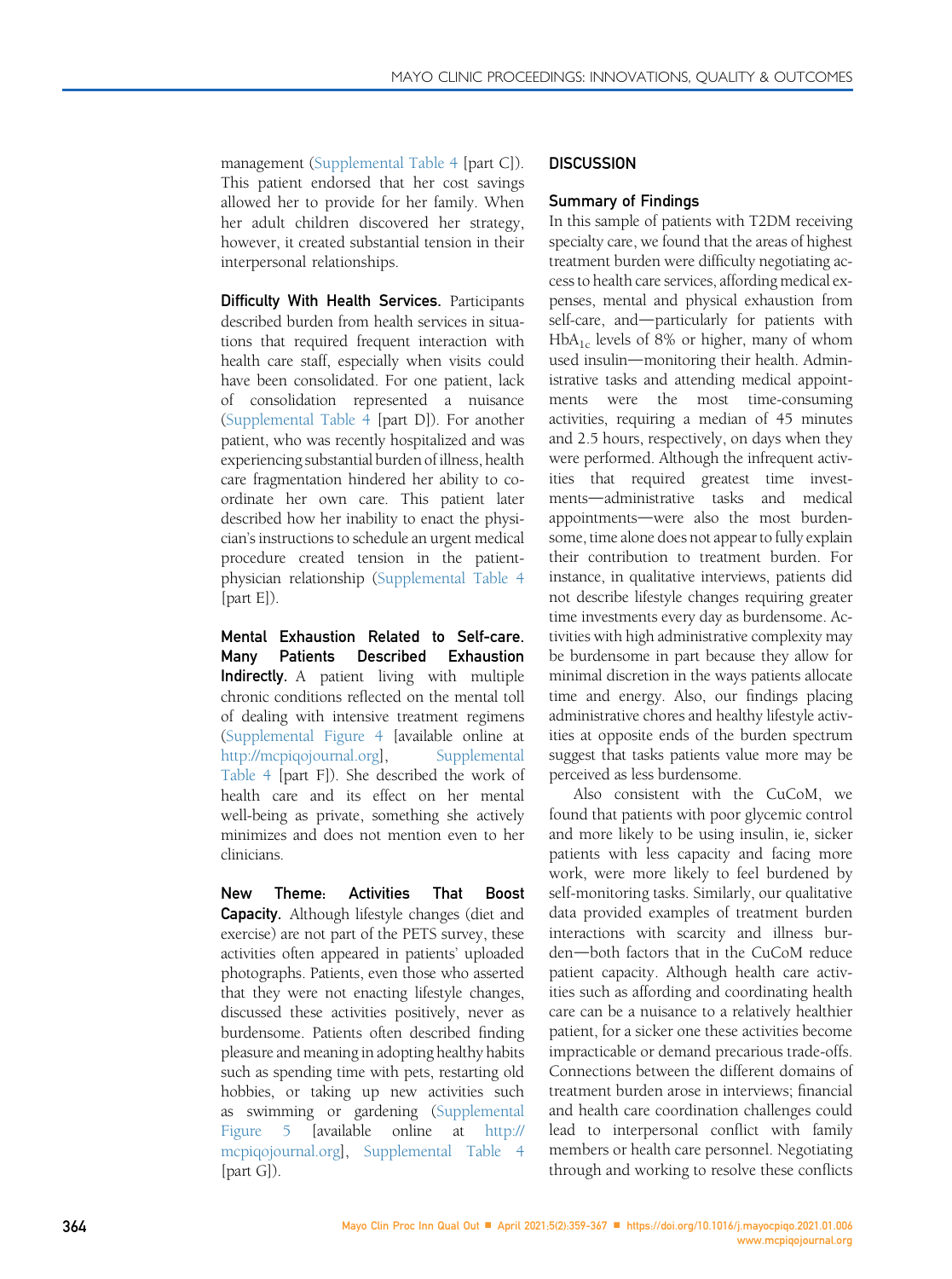increases the treatment workload, further taxing the patient's capacity and increasing the burden of treatment.

## Comparison With Previous Studies

Similar to previous qualitative studies, we found that patients preferred terms other than burden to describe difficulties with health care and self-care. $22$  Patients instead used terms like frustrating or a pain and described "running from" activities they found burdensome.

Our findings on treatment burden and time use are consistent with those of previous studies. The PETS scale validation data (when assessed in patients with any chronic condition) revealed the highest treatment burden in the domains of difficulty with health services delivery, medical expenses, and mental and physical exhaustion from self-care.<sup>[6](#page-8-2)</sup> A subsequent validation in primary care cohorts reported scores similar to those in our cohort of patients and was able to document higher burden in unmarried patients and those with less education, lower income, and worse health status. $23$  Estimates of diabetes care time requirements have ranged from 25 minutes per day to 122 minutes per day for health behaviors and approximately 2.2 hours per month for activities related to accessing and using health care services.<sup>[13](#page-8-7)[,24-26](#page-8-18)</sup> It has been estimated that patients with 3 chronic conditions would have to spend 50 to 70 hours per month on health-related activities, with these time requirements increasing with additional comorbidities.<sup>[26](#page-8-19)</sup> We report similar estimates here: some patients may be spending over 2 hours per day on self-care without including time spent addressing administrative tasks and health care appointments.

## Study Limitations and Strengths

We may have underestimated the burden of treatment because participants in this study had access to specialty care, were mostly either employed or retired, had access to a smartphone, and were willing and able to take part in the study (ie, overwhelmed patients may have been more likely to opt out). Furthermore, our findings may not generalize well to patients not referred to a specialty diabetes clinic, although the distribution of our PETS scores are consistent with those of a recently

published population-based cohort from our clinic's catchment area.<sup>23</sup> We did not document material deprivation, health insurance, or literacy challenges in our participants, limiting our collection to self-reported highest education completed and income. Although the interviewer explicitly stated that she was not a part of the clinical care team during phase 3 interviews, patients may have provided desirable anecdotes. Similarly, given the proximity of the data collection period to the medical appointment, patients may have experienced higher motivation to participate in self-care and spent more time on these activities than usual. Strengths of this study were the implementation of methods to reduce the burden of participation and the application of a novel method of real-time data collection with an acceptable response rate to decrease recall bias in time estimates and better characterize patients' day-today experience with diabetes management with real-time photographs. We used methodological triangulation to support the validity of our qualitative findings.<sup>[27](#page-8-20)</sup> The main strength of this study, however, lies in the depth of the data rather than their breadth, with our findings providing useful insights for improving patient care.

## Implications

Our findings are widely consistent with the CuCoM and identify practical areas to support the practice of minimally disruptive medi- $cine.<sup>1</sup>$  $cine.<sup>1</sup>$  $cine.<sup>1</sup>$  This practice seeks to advance patient goals while minimizing the burden of treatment. Consistent with this practice, we have assessed the burden of treatment and identified areas such as health care services delivery and medical expenses as capable of overwhelming patients with T2DM. Although multimorbidity and trouble with medical expenses have been associated with higher treatment burden in all domains, $28,29$  $28,29$  patients with financial resources and in seemingly good health (or able to control indicators, such as  $HbA_{1c}$  level) are also at risk of being overwhelmed by health care. This situation occurs because overwhelmed patients, to reconcile being unable to accomplish the recommended self-care work, may sacrifice safety or attempt to achieve health goals at the expense of other fulfilling activities. Therefore, clinicians may need to inquire about the steps required to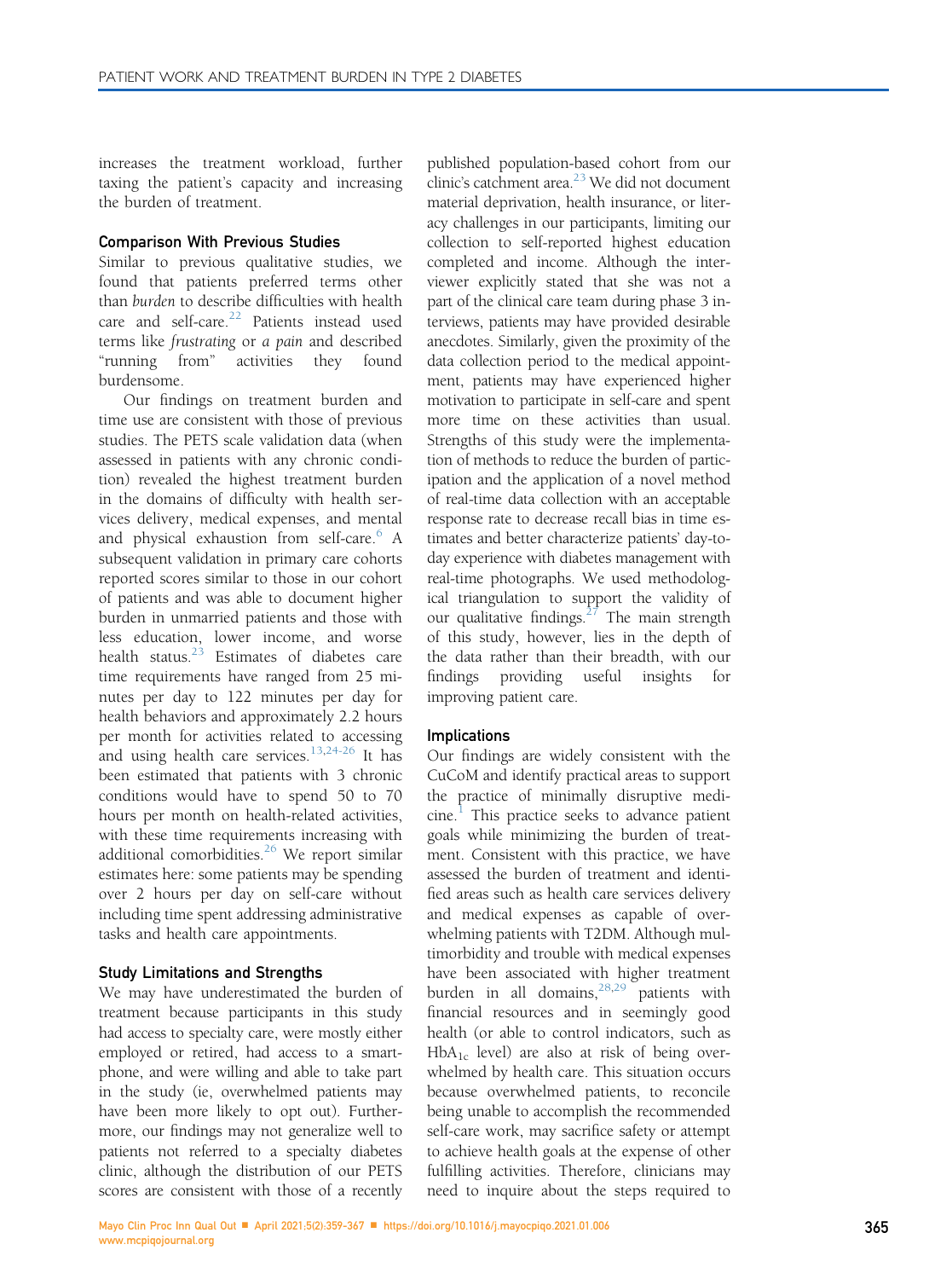enact self-care and whether they are feasible in patients' lives, including the exploration of commonly reported areas of treatment burden such as medical expenses. Tools, such as the ICAN (Instrument for Patient Capacity Assessment) discussion aid, may uncover sources of burden and pleasure.<sup>[30](#page-8-23)</sup>

Capacity coaching, a novel approach to health and wellness coaching rooted in the CuCoM and designed to help patients decrease the burdens of illness and treatment, bolster capacity, and adapt to life with illness and treatment may be integrated into primary care to help patients with T2DM and high treatment burden.<sup>[31](#page-8-24)</sup>

Reducing the workload of treatment may result in improvements in other areas of patients' lives such as mental well-being and interpersonal relationships, which, in turn, may reduce burden by improving capacity. Future interventions to improve the wellbeing of patients with T2DM should target medical expenses, the organization of health services, and the prevention and treatment of exhaustion with self-care.

## **CONCLUSION**

Patients with T2DM spend substantial time doing patient work. Although patients with T2DM in our study spent about 2 hours per day in patient work, the most burdensome tasks were not necessarily those that took more time and included negotiating health care services, affording medications, and completing administrative tasks. Lack of control and meaning made some tasks more burdensome, particularly when faced by patients with limited capacity to enact them. Patients with T2DM experience substantial burden of treatment that reduces their wellbeing, much of which results from the way health care is organized and delivered and could be improved by implementing minimally disruptive medicine.

#### ACKOWLEDGMENTS

We thank Megan E. Branda, MS, for her insightful feedback on this project.

The content of this work is solely the responsibility of the authors and does not necessarily represent the official views of the National Institutes of Health.

## SUPPLEMENTAL ONLINE MATERIAL

Supplemental material can be found online at <http://mcpiqojournal.org>. Supplemental material attached to journal articles has not been edited, and the authors take responsibility for the accuracy of all data.

Abbreviations and Acronyms: CuCoM = cumulative complexity model;  $HbA_{1c}$  = hemoglobin  $A_{1c}$ ; PETS = Patient Experience with Treatment and Self-management;  $T2DM = type 2$  diabetes mellitus

Affiliations (Continued from the first page of this article.): Metabolism, Escuela de Medicine, Pontificia Universidad Católica de Chile, Santiago, Chile (V.S.); School of Sociology, College of Arts and Social Sciences, Australian National University, Canberra, Australia (K.C.); Center for Pharmacy Innovation and Outcomes, Geisinger, Danville, PA (M.R.G.); and Faculty of Public Health and Policy, London School of Hygiene & Tropical Medicine, London, UK (C.M.).

Grant Support: Dr Spencer-Bonilla was supported by Clinical and Translational Science Awards grant TL1TR000137 from the National Center for Advancing Translational Sciences and grant 3R01HL131535-01S1 from the National Heart, Lung, and Blood Institute. Dr Montori was partially supported by grant UL1TR000135 from the National Center for Advancing Translational Sciences.

Potential Competing Interests: The authors report no competing interests.

Correspondence: Address to Victor M. Montori, MD, MSc, Knowledge and Evaluation Research Unit, Division of Endocrinology, Diabetes, Metabolism, and Nutrition, Department of Medicine, Mayo Clinic, 200 First St SW, Rochester, MN 55905 ([montori.victor@mayo.edu](mailto:montori.victor@mayo.edu); Twitter: [@vmontori](https://twitter.com/vmontori)).

#### ORCID

Gabriela Spencer-Bonilla: (b) [https://orcid.org/0000-0001-](https://orcid.org/0000-0001-5758-5474) [5758-5474; Catherine Gao:](https://orcid.org/0000-0001-5758-5474) **D** [https://orcid.org/0000-](https://orcid.org/0000-0002-1379-5813) [0002-1379-5813; Katherine Carroll:](https://orcid.org/0000-0002-1379-5813) **D** [https://orcid.org/](https://orcid.org/0000-0002-9110-1354) [0000-0002-9110-1354; Michael R. Gionfriddo:](https://orcid.org/0000-0002-9110-1354) (iD [https://](https://orcid.org/0000-0003-1391-7072) [orcid.org/0000-0003-1391-7072; Kasey Boehmer:](https://orcid.org/0000-0003-1391-7072) iD [https://orcid.org/0000-0002-5637-6803; Victor M. Montori:](https://orcid.org/0000-0002-5637-6803) **b** <https://orcid.org/0000-0003-0595-2898>

#### **REFERENCES**

- <span id="page-7-0"></span>1. May C, Montori VM, Mair FS. We need minimally disruptive medicine. BMJ. 2009;339:b2803.
- <span id="page-7-1"></span>2. Corbin J, Strauss A. Managing chronic illness at home: three lines of work. Qual Sociol. 1985;8:224-247.
- <span id="page-7-2"></span>3. Shippee ND, Shah ND, May CR, Mair FS, Montori VM. Cumulative complexity: a functional, patient-centered model of patient complexity can improve research and practice. | Clin Epidemiol. 2012;65(10):1041-1051.
- <span id="page-7-3"></span>4. Vijan S, Hayward RA, Ronis DL, Hofer TP. Brief report: the burden of diabetes therapy; implications for the design of effective patient-centered treatment regimens. J Gen Intern Med. 2005;20(5):479-482.